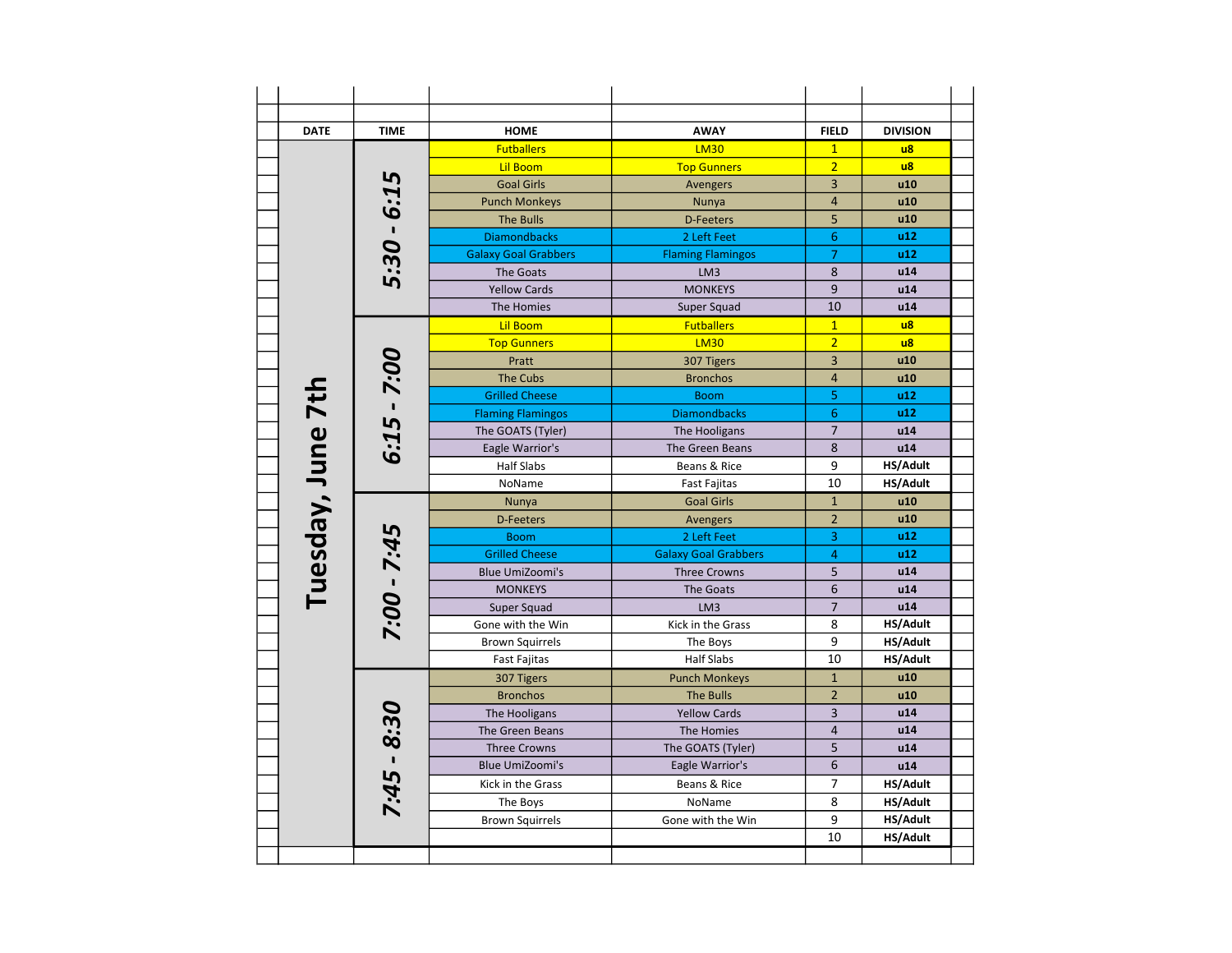| <b>DATE</b>        | <b>TIME</b>   | <b>HOME</b>                 | <b>AWAY</b>                 | <b>FIELD</b>   | <b>DIVISION</b> |
|--------------------|---------------|-----------------------------|-----------------------------|----------------|-----------------|
|                    |               | <b>Futballers</b>           | <b>Top Gunners</b>          | $\mathbf{1}$   | $\overline{u}$  |
|                    |               | <b>LM30</b>                 | <b>Lil Boom</b>             | $\overline{2}$ | $\overline{u}$  |
|                    |               | <b>Goal Girls</b>           | <b>D-Feeters</b>            | $\overline{3}$ | u10             |
|                    |               | Nunya                       | 307 Tigers                  | $\overline{4}$ | u10             |
|                    |               | Avengers                    | <b>Bronchos</b>             | 5              | u10             |
|                    |               | <b>Punch Monkeys</b>        | <b>The Cubs</b>             | 6              | u10             |
|                    |               | <b>Diamondbacks</b>         | <b>Boom</b>                 | $\overline{7}$ | u12             |
|                    | 5:30 - 6:15   | <b>Flaming Flamingos</b>    | <b>Grilled Cheese</b>       | 8              | u12             |
|                    |               | The Goats                   | Super Squad                 | 9              | u14             |
|                    |               | <b>MONKEYS</b>              | The Hooligans               | 10             | u14             |
|                    |               | <b>Futballers</b>           | <b>LM30</b>                 | $\mathbf{1}$   | $\overline{u}$  |
|                    |               | <b>Lil Boom</b>             | <b>Top Gunners</b>          | $\overline{2}$ | $\overline{u}$  |
|                    |               | <b>The Bulls</b>            | Pratt                       | 3              | u10             |
|                    |               | 307 Tigers                  | <b>Goal Girls</b>           | $\overline{4}$ | u10             |
|                    | $6:15 - 7:00$ | 2 Left Feet                 | <b>Galaxy Goal Grabbers</b> | 5              | u12             |
|                    |               | <b>Grilled Cheese</b>       | <b>Diambondbacks</b>        | 6              | u12             |
|                    |               | LM3                         | The Green Beans             | $\overline{7}$ | u14             |
|                    |               | <b>Yellow Cards</b>         | <b>Three Crowns</b>         | 8              | u14             |
|                    |               | The Homies                  | <b>Blue UmiZoomi's</b>      | 9              | u14             |
| Thursday, June 9th |               | <b>Half Slabs</b>           | Kick in the Grass           | 10             | HS/Adult        |
|                    |               | Pratt                       | <b>The Cubs</b>             | $\overline{1}$ | u10             |
|                    |               | <b>Bronchos</b>             | <b>D-Feeters</b>            | $\overline{2}$ | u10             |
|                    |               | <b>Galaxy Goal Grabbers</b> | <b>Boom</b>                 | 3              | u12             |
|                    | 7:00 - 7:45   | The GOATS (Tyler)           | <b>Eagle Warriors</b>       | $\overline{4}$ | u14             |
|                    |               | The Hooligans               | The Goats                   | 5              | u14             |
|                    |               | The Green Beans             | Super Squad                 | 6              | u14             |
|                    |               | <b>Three Crowns</b>         | <b>MONKEYS</b>              | $\overline{7}$ | u14             |
|                    |               | <b>Fast Fajitas</b>         | The Boys                    | 8              | HS/Adult        |
|                    |               | Beans & Rice                | <b>Brown Squirrels</b>      | 9              | HS/Adult        |
|                    |               | NoName                      | Gone with the Win           | 10             | HS/Adult        |
|                    |               | <b>The Cubs</b>             | Nunya                       | $\mathbf{1}$   | u10             |
|                    |               | Pratt                       | Avengers                    | $\overline{2}$ | u10             |
|                    |               | LM <sub>3</sub>             | <b>Blue UmiZoomi's</b>      | 3              | u14             |
|                    |               | Eagle Warrior's             | <b>Yellow Cards</b>         | $\overline{4}$ | u14             |
|                    | $7:45 - 8:30$ | The GOATS(Tyler)            | The Homies                  | 5              | u14             |
|                    |               | The Goats                   | The Green Beans             | 6              | u14             |
|                    |               | The Boys                    | <b>Half Slabs</b>           | 7              | <b>HS/Adult</b> |
|                    |               | Kick in the Grass           | <b>Brown Squirrels</b>      | 8              | HS/Adult        |
|                    |               | Gone with the Win           | Fast Fajitas                | 9              | <b>HS/Adult</b> |
|                    |               | Beans & Rice                | NoName                      | 10             | HS/Adult        |
|                    |               |                             |                             |                |                 |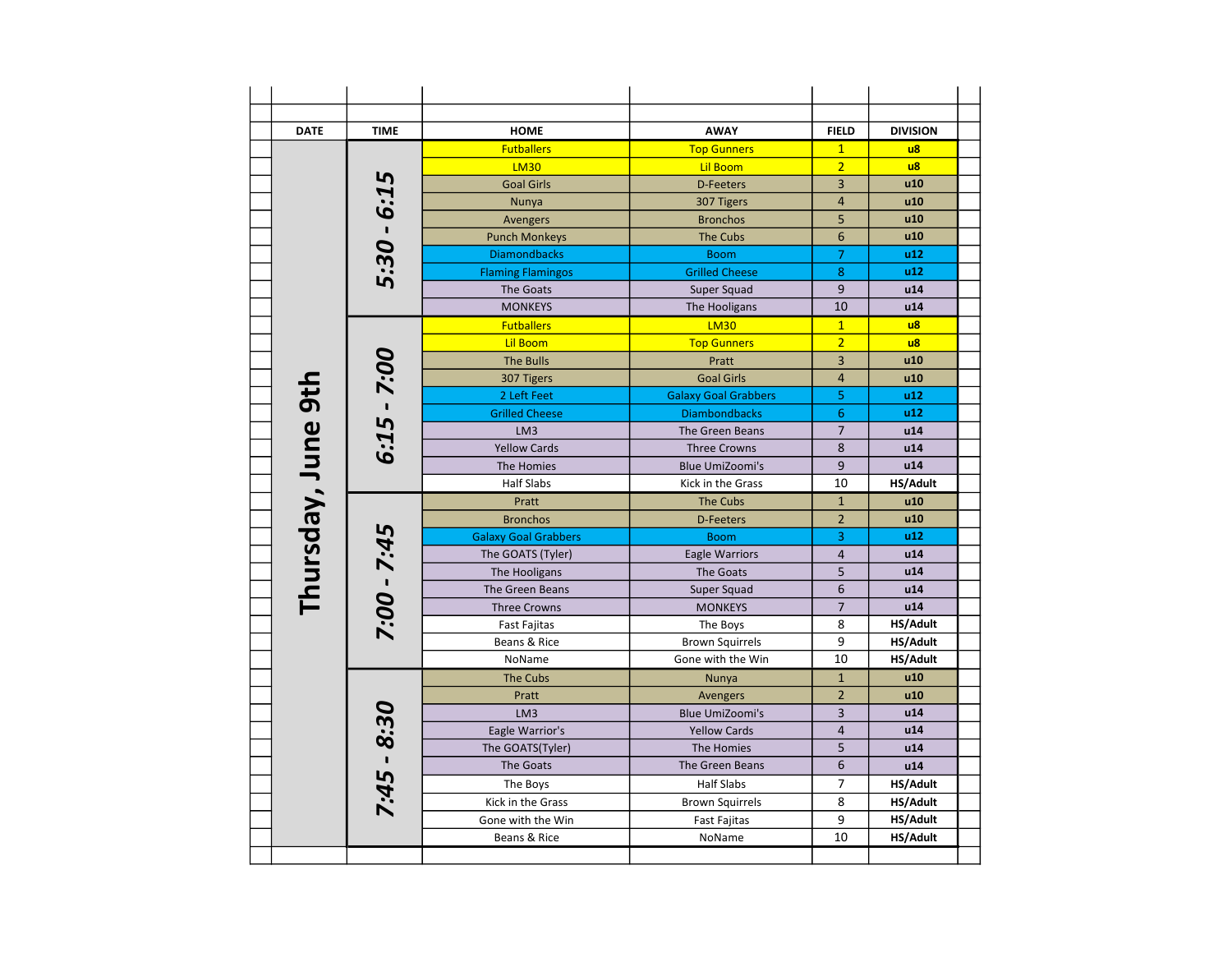| <b>DATE</b>        | <b>TIME</b>   | <b>HOME</b>                 | <b>AWAY</b>                 | <b>FIELD</b>   | <b>DIVISION</b>  |
|--------------------|---------------|-----------------------------|-----------------------------|----------------|------------------|
|                    |               | <b>Lil Boom</b>             | <b>Futballers</b>           | $\mathbf{1}$   | $\overline{u}$ 8 |
|                    |               | <b>Top Gunners</b>          | <b>LM30</b>                 | $\overline{2}$ | $\overline{u}$   |
|                    |               | <b>The Bulls</b>            | <b>Punch Monkeys</b>        | $\overline{3}$ | u10              |
|                    |               | <b>Goal Girls</b>           | <b>Bronchos</b>             | 4              | u10              |
|                    |               | 307 Tigers                  | <b>The Cubs</b>             | 5              | u10              |
|                    | 5:30 - 6:15   | 2 Left Feet                 | <b>Flaming Flamingos</b>    | 6              | u12              |
|                    |               | <b>Diamondbacks</b>         | <b>Galaxy Goal Grabbers</b> | 7              | u12              |
|                    |               | The Hooligans               | <b>Three Crowns</b>         | 8              | u14              |
|                    |               | Super Squad                 | <b>Blue UmiZoomi's</b>      | 9              | u14              |
|                    |               | <b>Half Slabs</b>           | <b>Brown Squirrels</b>      | 10             | HS/Adult         |
|                    |               | <b>Futballers</b>           | <b>LM30</b>                 | $\overline{1}$ | $\overline{u}$   |
|                    |               | <b>Lil Boom</b>             | <b>Top Gunners</b>          | $\overline{2}$ | $\overline{u}$   |
|                    |               | <b>D-Feeters</b>            | Pratt                       | 3              | u10              |
|                    |               | Nunya                       | <b>The Bulls</b>            | $\overline{4}$ | u10              |
|                    | $6:15 - 7:00$ | 2 Left Feet                 | <b>Grilled Cheese</b>       | 5              | u12              |
|                    |               | <b>Boom</b>                 | <b>Flaming Flamingos</b>    | 6              | u12              |
|                    |               | <b>MONKEYS</b>              | Eagle Warrior's             | $\overline{7}$ | u14              |
|                    |               | LM3                         | The GOATS(Tyler)            | 8              | u14              |
|                    |               | The Boys                    | Gone with the Win           | 9              | HS/Adult         |
| Tuesday, June 14th |               | Kick in the Grass           | NoName                      | 10             | HS/Adult         |
|                    |               | Avengers                    | <b>Punch Monkeys</b>        | $\mathbf{1}$   | u10              |
|                    |               | The Cubs                    | <b>Goal Girls</b>           | $\overline{2}$ | u10              |
|                    | 7:00 - 7:45   |                             |                             | 3              | u10              |
|                    |               | <b>Diamondbacks</b>         | 2 Left Feet                 | 4              | u12              |
|                    |               | <b>Galaxy Goal Grabbers</b> | <b>Flaming Flamingos</b>    | 5              | u12              |
|                    |               | <b>Yellow Cards</b>         | The Homies                  | 6              | u14              |
|                    |               | <b>Three Crowns</b>         | <b>The Goats</b>            | $\overline{7}$ | u14              |
|                    |               | <b>Blue UmiZoomi's</b>      | The Green Beans             | 8              | u14              |
|                    |               | <b>Fast Fajitas</b>         | Beans & Rice                | 9              | HS/Adult         |
|                    |               | Gone with the Win           | <b>Half Slabs</b>           | 10             | HS/Adult         |
|                    |               | Pratt                       | <b>Bronchos</b>             | $\mathbf{1}$   | u10              |
|                    |               | <b>The Bulls</b>            | 307 Tigers                  | $\overline{2}$ | u10              |
|                    |               | Eagle Warrior's             | The Hooligans               | 3              | u14              |
|                    |               | Super Squad                 | The GOATS(Tyler)            | $\overline{4}$ | u14              |
|                    |               | The Homies                  | <b>MONKEYS</b>              | 5              | u14              |
|                    |               | <b>Yellow Cards</b>         | LM3                         | 6              | u14              |
|                    |               | The Goats                   | <b>Blue UmiZoomi's</b>      | $\overline{7}$ | u14              |
|                    | $7:45 - 8:30$ | NoName                      | <b>Brown Squirrels</b>      | 8              | HS/Adult         |
|                    |               | Beans & Rice                | The Boys                    | 9              | HS/Adult         |
|                    |               | Fast Fajitas                | Kick in the Grass           | 10             | HS/Adult         |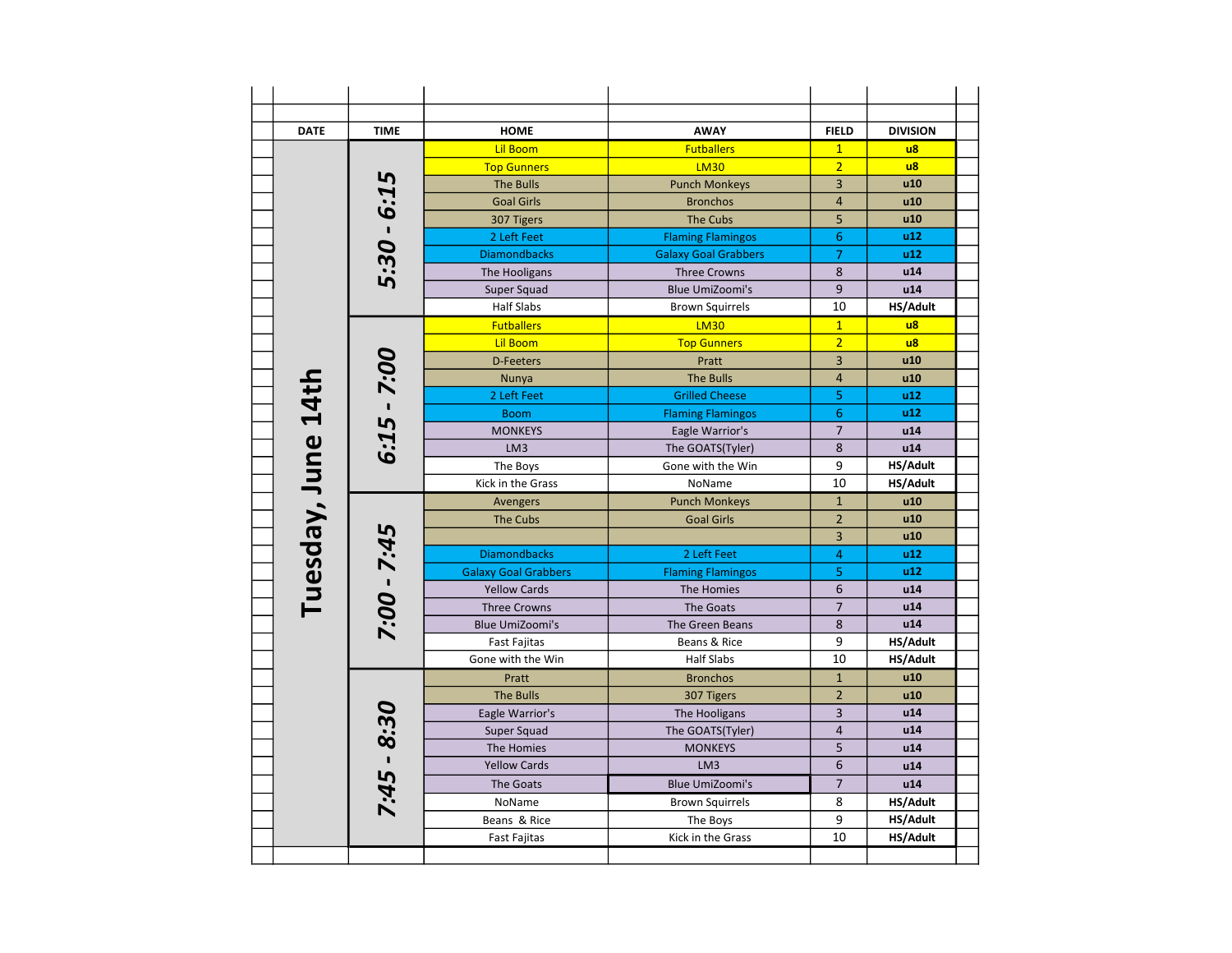| <b>DATE</b><br><b>TIME</b><br><b>HOME</b><br><b>AWAY</b><br><b>FIELD</b><br><b>DIVISION</b><br>$\overline{u}$<br><b>Futballers</b><br><b>Top Gunners</b><br>$\mathbf{1}$<br>$\overline{2}$<br>$\overline{u}$<br><b>LM30</b><br><b>Lil Boom</b><br>5:30 - 6:15<br>$\overline{3}$<br>u10<br><b>Punch Monkeys</b><br><b>D-Feeters</b><br>$\overline{4}$<br>u10<br>Avengers<br>Nunya<br>5<br>u10<br><b>Goal Girls</b><br>Pratt<br>6<br><b>The Bulls</b><br><b>The Cubs</b><br>u10<br>7<br><b>Diamondbacks</b><br>u12<br><b>Flaming Flamingos</b><br>8<br>u12<br><b>Grilled Cheese</b><br><b>Galaxy Goal Grabbers</b><br>9<br>u14<br><b>Three Crowns</b><br>Eagle Warrior's<br>10<br><b>The Green Beans</b><br>The GOATS(Tyler)<br>u14<br><b>Lil Boom</b><br><b>Futballers</b><br>$\mathbf{1}$<br>$\mathsf{u}$ 8<br>$\overline{2}$<br>$\overline{u}$<br><b>LM30</b><br><b>Top Gunners</b><br>$6:15 - 7:00$<br>3<br><b>Bronchos</b><br><b>Punch Monkeys</b><br>u10<br>Thursday, June 16th<br>$\overline{4}$<br>307 Tigers<br>u12<br>Avengers<br>5<br><b>Flaming Flamingos</b><br><b>Grilled Cheese</b><br>u12<br>6<br>u12<br><b>Galaxy Goal Grabbers</b><br><b>Diamondbacks</b><br>$\overline{7}$<br>u14<br>The Hooligans<br>The Homies<br>8<br>u14<br><b>Yellow Cards</b><br>Super Squad<br>9<br>HS/Adult<br><b>Half Slabs</b><br>NoName<br>10<br>Gone with the Win<br>Beans & Rice<br>HS/Adult<br>$\mathbf{1}$<br>u10<br><b>D-Feeters</b><br>Nunya<br>$\overline{2}$<br><b>The Bulls</b><br>u10<br><b>Goal Girls</b><br>7:00 - 7:45<br>3<br><b>Diamondbacks</b><br>u12<br>2 Left Feet<br>$\overline{4}$<br>u14<br><b>MONKEYS</b><br>LM3<br>5<br>u14<br>Eagle Warrior's<br><b>The Goats</b><br>6<br><b>Blue UmiZoomi's</b><br>u14<br>The GOATS(Tyler)<br>$\overline{7}$<br>u14<br>The Homies<br><b>Three Crowns</b><br>8<br>HS/Adult<br><b>Brown Squirrels</b><br><b>Fast Fajitas</b><br>9<br>HS/Adult<br>Kick in the Grass<br>The Boys<br>10<br><b>Half Slabs</b><br>Beans & Rice<br>HS/Adult<br>$\mathbf{1}$<br>u10<br><b>Punch Monkeys</b><br>Pratt<br>$\overline{2}$<br><b>The Cubs</b><br>u10<br><b>Avengers</b><br>7:45 - 8:30<br>$\overline{3}$<br><b>Yellow Cards</b><br>u14<br>The Green Beans<br>$\overline{4}$<br>u14<br>LM <sub>3</sub><br>The Hooligans<br>5<br>u14<br><b>MONKEYS</b><br>Super Squad<br>6<br>The Goats<br>The GOATS(Tyler)<br>u14<br>7<br>NoName<br><b>Fast Fajitas</b><br>HS/Adult<br>8<br>HS/Adult<br>Gone with the Win<br>Kick in the Grass<br>9<br>HS/Adult<br><b>Brown Squirrels</b><br>The Boys<br>10<br>HS/Adult |  |  |  |
|-------------------------------------------------------------------------------------------------------------------------------------------------------------------------------------------------------------------------------------------------------------------------------------------------------------------------------------------------------------------------------------------------------------------------------------------------------------------------------------------------------------------------------------------------------------------------------------------------------------------------------------------------------------------------------------------------------------------------------------------------------------------------------------------------------------------------------------------------------------------------------------------------------------------------------------------------------------------------------------------------------------------------------------------------------------------------------------------------------------------------------------------------------------------------------------------------------------------------------------------------------------------------------------------------------------------------------------------------------------------------------------------------------------------------------------------------------------------------------------------------------------------------------------------------------------------------------------------------------------------------------------------------------------------------------------------------------------------------------------------------------------------------------------------------------------------------------------------------------------------------------------------------------------------------------------------------------------------------------------------------------------------------------------------------------------------------------------------------------------------------------------------------------------------------------------------------------------------------------------------------------------------------------------------------------------------------------------------------------------------------------------------------------------------------------------------------------------------------------------------------------------------------------------------------|--|--|--|
|                                                                                                                                                                                                                                                                                                                                                                                                                                                                                                                                                                                                                                                                                                                                                                                                                                                                                                                                                                                                                                                                                                                                                                                                                                                                                                                                                                                                                                                                                                                                                                                                                                                                                                                                                                                                                                                                                                                                                                                                                                                                                                                                                                                                                                                                                                                                                                                                                                                                                                                                                 |  |  |  |
|                                                                                                                                                                                                                                                                                                                                                                                                                                                                                                                                                                                                                                                                                                                                                                                                                                                                                                                                                                                                                                                                                                                                                                                                                                                                                                                                                                                                                                                                                                                                                                                                                                                                                                                                                                                                                                                                                                                                                                                                                                                                                                                                                                                                                                                                                                                                                                                                                                                                                                                                                 |  |  |  |
|                                                                                                                                                                                                                                                                                                                                                                                                                                                                                                                                                                                                                                                                                                                                                                                                                                                                                                                                                                                                                                                                                                                                                                                                                                                                                                                                                                                                                                                                                                                                                                                                                                                                                                                                                                                                                                                                                                                                                                                                                                                                                                                                                                                                                                                                                                                                                                                                                                                                                                                                                 |  |  |  |
|                                                                                                                                                                                                                                                                                                                                                                                                                                                                                                                                                                                                                                                                                                                                                                                                                                                                                                                                                                                                                                                                                                                                                                                                                                                                                                                                                                                                                                                                                                                                                                                                                                                                                                                                                                                                                                                                                                                                                                                                                                                                                                                                                                                                                                                                                                                                                                                                                                                                                                                                                 |  |  |  |
|                                                                                                                                                                                                                                                                                                                                                                                                                                                                                                                                                                                                                                                                                                                                                                                                                                                                                                                                                                                                                                                                                                                                                                                                                                                                                                                                                                                                                                                                                                                                                                                                                                                                                                                                                                                                                                                                                                                                                                                                                                                                                                                                                                                                                                                                                                                                                                                                                                                                                                                                                 |  |  |  |
|                                                                                                                                                                                                                                                                                                                                                                                                                                                                                                                                                                                                                                                                                                                                                                                                                                                                                                                                                                                                                                                                                                                                                                                                                                                                                                                                                                                                                                                                                                                                                                                                                                                                                                                                                                                                                                                                                                                                                                                                                                                                                                                                                                                                                                                                                                                                                                                                                                                                                                                                                 |  |  |  |
|                                                                                                                                                                                                                                                                                                                                                                                                                                                                                                                                                                                                                                                                                                                                                                                                                                                                                                                                                                                                                                                                                                                                                                                                                                                                                                                                                                                                                                                                                                                                                                                                                                                                                                                                                                                                                                                                                                                                                                                                                                                                                                                                                                                                                                                                                                                                                                                                                                                                                                                                                 |  |  |  |
|                                                                                                                                                                                                                                                                                                                                                                                                                                                                                                                                                                                                                                                                                                                                                                                                                                                                                                                                                                                                                                                                                                                                                                                                                                                                                                                                                                                                                                                                                                                                                                                                                                                                                                                                                                                                                                                                                                                                                                                                                                                                                                                                                                                                                                                                                                                                                                                                                                                                                                                                                 |  |  |  |
|                                                                                                                                                                                                                                                                                                                                                                                                                                                                                                                                                                                                                                                                                                                                                                                                                                                                                                                                                                                                                                                                                                                                                                                                                                                                                                                                                                                                                                                                                                                                                                                                                                                                                                                                                                                                                                                                                                                                                                                                                                                                                                                                                                                                                                                                                                                                                                                                                                                                                                                                                 |  |  |  |
|                                                                                                                                                                                                                                                                                                                                                                                                                                                                                                                                                                                                                                                                                                                                                                                                                                                                                                                                                                                                                                                                                                                                                                                                                                                                                                                                                                                                                                                                                                                                                                                                                                                                                                                                                                                                                                                                                                                                                                                                                                                                                                                                                                                                                                                                                                                                                                                                                                                                                                                                                 |  |  |  |
|                                                                                                                                                                                                                                                                                                                                                                                                                                                                                                                                                                                                                                                                                                                                                                                                                                                                                                                                                                                                                                                                                                                                                                                                                                                                                                                                                                                                                                                                                                                                                                                                                                                                                                                                                                                                                                                                                                                                                                                                                                                                                                                                                                                                                                                                                                                                                                                                                                                                                                                                                 |  |  |  |
|                                                                                                                                                                                                                                                                                                                                                                                                                                                                                                                                                                                                                                                                                                                                                                                                                                                                                                                                                                                                                                                                                                                                                                                                                                                                                                                                                                                                                                                                                                                                                                                                                                                                                                                                                                                                                                                                                                                                                                                                                                                                                                                                                                                                                                                                                                                                                                                                                                                                                                                                                 |  |  |  |
|                                                                                                                                                                                                                                                                                                                                                                                                                                                                                                                                                                                                                                                                                                                                                                                                                                                                                                                                                                                                                                                                                                                                                                                                                                                                                                                                                                                                                                                                                                                                                                                                                                                                                                                                                                                                                                                                                                                                                                                                                                                                                                                                                                                                                                                                                                                                                                                                                                                                                                                                                 |  |  |  |
|                                                                                                                                                                                                                                                                                                                                                                                                                                                                                                                                                                                                                                                                                                                                                                                                                                                                                                                                                                                                                                                                                                                                                                                                                                                                                                                                                                                                                                                                                                                                                                                                                                                                                                                                                                                                                                                                                                                                                                                                                                                                                                                                                                                                                                                                                                                                                                                                                                                                                                                                                 |  |  |  |
|                                                                                                                                                                                                                                                                                                                                                                                                                                                                                                                                                                                                                                                                                                                                                                                                                                                                                                                                                                                                                                                                                                                                                                                                                                                                                                                                                                                                                                                                                                                                                                                                                                                                                                                                                                                                                                                                                                                                                                                                                                                                                                                                                                                                                                                                                                                                                                                                                                                                                                                                                 |  |  |  |
|                                                                                                                                                                                                                                                                                                                                                                                                                                                                                                                                                                                                                                                                                                                                                                                                                                                                                                                                                                                                                                                                                                                                                                                                                                                                                                                                                                                                                                                                                                                                                                                                                                                                                                                                                                                                                                                                                                                                                                                                                                                                                                                                                                                                                                                                                                                                                                                                                                                                                                                                                 |  |  |  |
|                                                                                                                                                                                                                                                                                                                                                                                                                                                                                                                                                                                                                                                                                                                                                                                                                                                                                                                                                                                                                                                                                                                                                                                                                                                                                                                                                                                                                                                                                                                                                                                                                                                                                                                                                                                                                                                                                                                                                                                                                                                                                                                                                                                                                                                                                                                                                                                                                                                                                                                                                 |  |  |  |
|                                                                                                                                                                                                                                                                                                                                                                                                                                                                                                                                                                                                                                                                                                                                                                                                                                                                                                                                                                                                                                                                                                                                                                                                                                                                                                                                                                                                                                                                                                                                                                                                                                                                                                                                                                                                                                                                                                                                                                                                                                                                                                                                                                                                                                                                                                                                                                                                                                                                                                                                                 |  |  |  |
|                                                                                                                                                                                                                                                                                                                                                                                                                                                                                                                                                                                                                                                                                                                                                                                                                                                                                                                                                                                                                                                                                                                                                                                                                                                                                                                                                                                                                                                                                                                                                                                                                                                                                                                                                                                                                                                                                                                                                                                                                                                                                                                                                                                                                                                                                                                                                                                                                                                                                                                                                 |  |  |  |
|                                                                                                                                                                                                                                                                                                                                                                                                                                                                                                                                                                                                                                                                                                                                                                                                                                                                                                                                                                                                                                                                                                                                                                                                                                                                                                                                                                                                                                                                                                                                                                                                                                                                                                                                                                                                                                                                                                                                                                                                                                                                                                                                                                                                                                                                                                                                                                                                                                                                                                                                                 |  |  |  |
|                                                                                                                                                                                                                                                                                                                                                                                                                                                                                                                                                                                                                                                                                                                                                                                                                                                                                                                                                                                                                                                                                                                                                                                                                                                                                                                                                                                                                                                                                                                                                                                                                                                                                                                                                                                                                                                                                                                                                                                                                                                                                                                                                                                                                                                                                                                                                                                                                                                                                                                                                 |  |  |  |
|                                                                                                                                                                                                                                                                                                                                                                                                                                                                                                                                                                                                                                                                                                                                                                                                                                                                                                                                                                                                                                                                                                                                                                                                                                                                                                                                                                                                                                                                                                                                                                                                                                                                                                                                                                                                                                                                                                                                                                                                                                                                                                                                                                                                                                                                                                                                                                                                                                                                                                                                                 |  |  |  |
|                                                                                                                                                                                                                                                                                                                                                                                                                                                                                                                                                                                                                                                                                                                                                                                                                                                                                                                                                                                                                                                                                                                                                                                                                                                                                                                                                                                                                                                                                                                                                                                                                                                                                                                                                                                                                                                                                                                                                                                                                                                                                                                                                                                                                                                                                                                                                                                                                                                                                                                                                 |  |  |  |
|                                                                                                                                                                                                                                                                                                                                                                                                                                                                                                                                                                                                                                                                                                                                                                                                                                                                                                                                                                                                                                                                                                                                                                                                                                                                                                                                                                                                                                                                                                                                                                                                                                                                                                                                                                                                                                                                                                                                                                                                                                                                                                                                                                                                                                                                                                                                                                                                                                                                                                                                                 |  |  |  |
|                                                                                                                                                                                                                                                                                                                                                                                                                                                                                                                                                                                                                                                                                                                                                                                                                                                                                                                                                                                                                                                                                                                                                                                                                                                                                                                                                                                                                                                                                                                                                                                                                                                                                                                                                                                                                                                                                                                                                                                                                                                                                                                                                                                                                                                                                                                                                                                                                                                                                                                                                 |  |  |  |
|                                                                                                                                                                                                                                                                                                                                                                                                                                                                                                                                                                                                                                                                                                                                                                                                                                                                                                                                                                                                                                                                                                                                                                                                                                                                                                                                                                                                                                                                                                                                                                                                                                                                                                                                                                                                                                                                                                                                                                                                                                                                                                                                                                                                                                                                                                                                                                                                                                                                                                                                                 |  |  |  |
|                                                                                                                                                                                                                                                                                                                                                                                                                                                                                                                                                                                                                                                                                                                                                                                                                                                                                                                                                                                                                                                                                                                                                                                                                                                                                                                                                                                                                                                                                                                                                                                                                                                                                                                                                                                                                                                                                                                                                                                                                                                                                                                                                                                                                                                                                                                                                                                                                                                                                                                                                 |  |  |  |
|                                                                                                                                                                                                                                                                                                                                                                                                                                                                                                                                                                                                                                                                                                                                                                                                                                                                                                                                                                                                                                                                                                                                                                                                                                                                                                                                                                                                                                                                                                                                                                                                                                                                                                                                                                                                                                                                                                                                                                                                                                                                                                                                                                                                                                                                                                                                                                                                                                                                                                                                                 |  |  |  |
|                                                                                                                                                                                                                                                                                                                                                                                                                                                                                                                                                                                                                                                                                                                                                                                                                                                                                                                                                                                                                                                                                                                                                                                                                                                                                                                                                                                                                                                                                                                                                                                                                                                                                                                                                                                                                                                                                                                                                                                                                                                                                                                                                                                                                                                                                                                                                                                                                                                                                                                                                 |  |  |  |
|                                                                                                                                                                                                                                                                                                                                                                                                                                                                                                                                                                                                                                                                                                                                                                                                                                                                                                                                                                                                                                                                                                                                                                                                                                                                                                                                                                                                                                                                                                                                                                                                                                                                                                                                                                                                                                                                                                                                                                                                                                                                                                                                                                                                                                                                                                                                                                                                                                                                                                                                                 |  |  |  |
|                                                                                                                                                                                                                                                                                                                                                                                                                                                                                                                                                                                                                                                                                                                                                                                                                                                                                                                                                                                                                                                                                                                                                                                                                                                                                                                                                                                                                                                                                                                                                                                                                                                                                                                                                                                                                                                                                                                                                                                                                                                                                                                                                                                                                                                                                                                                                                                                                                                                                                                                                 |  |  |  |
|                                                                                                                                                                                                                                                                                                                                                                                                                                                                                                                                                                                                                                                                                                                                                                                                                                                                                                                                                                                                                                                                                                                                                                                                                                                                                                                                                                                                                                                                                                                                                                                                                                                                                                                                                                                                                                                                                                                                                                                                                                                                                                                                                                                                                                                                                                                                                                                                                                                                                                                                                 |  |  |  |
|                                                                                                                                                                                                                                                                                                                                                                                                                                                                                                                                                                                                                                                                                                                                                                                                                                                                                                                                                                                                                                                                                                                                                                                                                                                                                                                                                                                                                                                                                                                                                                                                                                                                                                                                                                                                                                                                                                                                                                                                                                                                                                                                                                                                                                                                                                                                                                                                                                                                                                                                                 |  |  |  |
|                                                                                                                                                                                                                                                                                                                                                                                                                                                                                                                                                                                                                                                                                                                                                                                                                                                                                                                                                                                                                                                                                                                                                                                                                                                                                                                                                                                                                                                                                                                                                                                                                                                                                                                                                                                                                                                                                                                                                                                                                                                                                                                                                                                                                                                                                                                                                                                                                                                                                                                                                 |  |  |  |
|                                                                                                                                                                                                                                                                                                                                                                                                                                                                                                                                                                                                                                                                                                                                                                                                                                                                                                                                                                                                                                                                                                                                                                                                                                                                                                                                                                                                                                                                                                                                                                                                                                                                                                                                                                                                                                                                                                                                                                                                                                                                                                                                                                                                                                                                                                                                                                                                                                                                                                                                                 |  |  |  |
|                                                                                                                                                                                                                                                                                                                                                                                                                                                                                                                                                                                                                                                                                                                                                                                                                                                                                                                                                                                                                                                                                                                                                                                                                                                                                                                                                                                                                                                                                                                                                                                                                                                                                                                                                                                                                                                                                                                                                                                                                                                                                                                                                                                                                                                                                                                                                                                                                                                                                                                                                 |  |  |  |
|                                                                                                                                                                                                                                                                                                                                                                                                                                                                                                                                                                                                                                                                                                                                                                                                                                                                                                                                                                                                                                                                                                                                                                                                                                                                                                                                                                                                                                                                                                                                                                                                                                                                                                                                                                                                                                                                                                                                                                                                                                                                                                                                                                                                                                                                                                                                                                                                                                                                                                                                                 |  |  |  |
|                                                                                                                                                                                                                                                                                                                                                                                                                                                                                                                                                                                                                                                                                                                                                                                                                                                                                                                                                                                                                                                                                                                                                                                                                                                                                                                                                                                                                                                                                                                                                                                                                                                                                                                                                                                                                                                                                                                                                                                                                                                                                                                                                                                                                                                                                                                                                                                                                                                                                                                                                 |  |  |  |
|                                                                                                                                                                                                                                                                                                                                                                                                                                                                                                                                                                                                                                                                                                                                                                                                                                                                                                                                                                                                                                                                                                                                                                                                                                                                                                                                                                                                                                                                                                                                                                                                                                                                                                                                                                                                                                                                                                                                                                                                                                                                                                                                                                                                                                                                                                                                                                                                                                                                                                                                                 |  |  |  |
|                                                                                                                                                                                                                                                                                                                                                                                                                                                                                                                                                                                                                                                                                                                                                                                                                                                                                                                                                                                                                                                                                                                                                                                                                                                                                                                                                                                                                                                                                                                                                                                                                                                                                                                                                                                                                                                                                                                                                                                                                                                                                                                                                                                                                                                                                                                                                                                                                                                                                                                                                 |  |  |  |
|                                                                                                                                                                                                                                                                                                                                                                                                                                                                                                                                                                                                                                                                                                                                                                                                                                                                                                                                                                                                                                                                                                                                                                                                                                                                                                                                                                                                                                                                                                                                                                                                                                                                                                                                                                                                                                                                                                                                                                                                                                                                                                                                                                                                                                                                                                                                                                                                                                                                                                                                                 |  |  |  |
|                                                                                                                                                                                                                                                                                                                                                                                                                                                                                                                                                                                                                                                                                                                                                                                                                                                                                                                                                                                                                                                                                                                                                                                                                                                                                                                                                                                                                                                                                                                                                                                                                                                                                                                                                                                                                                                                                                                                                                                                                                                                                                                                                                                                                                                                                                                                                                                                                                                                                                                                                 |  |  |  |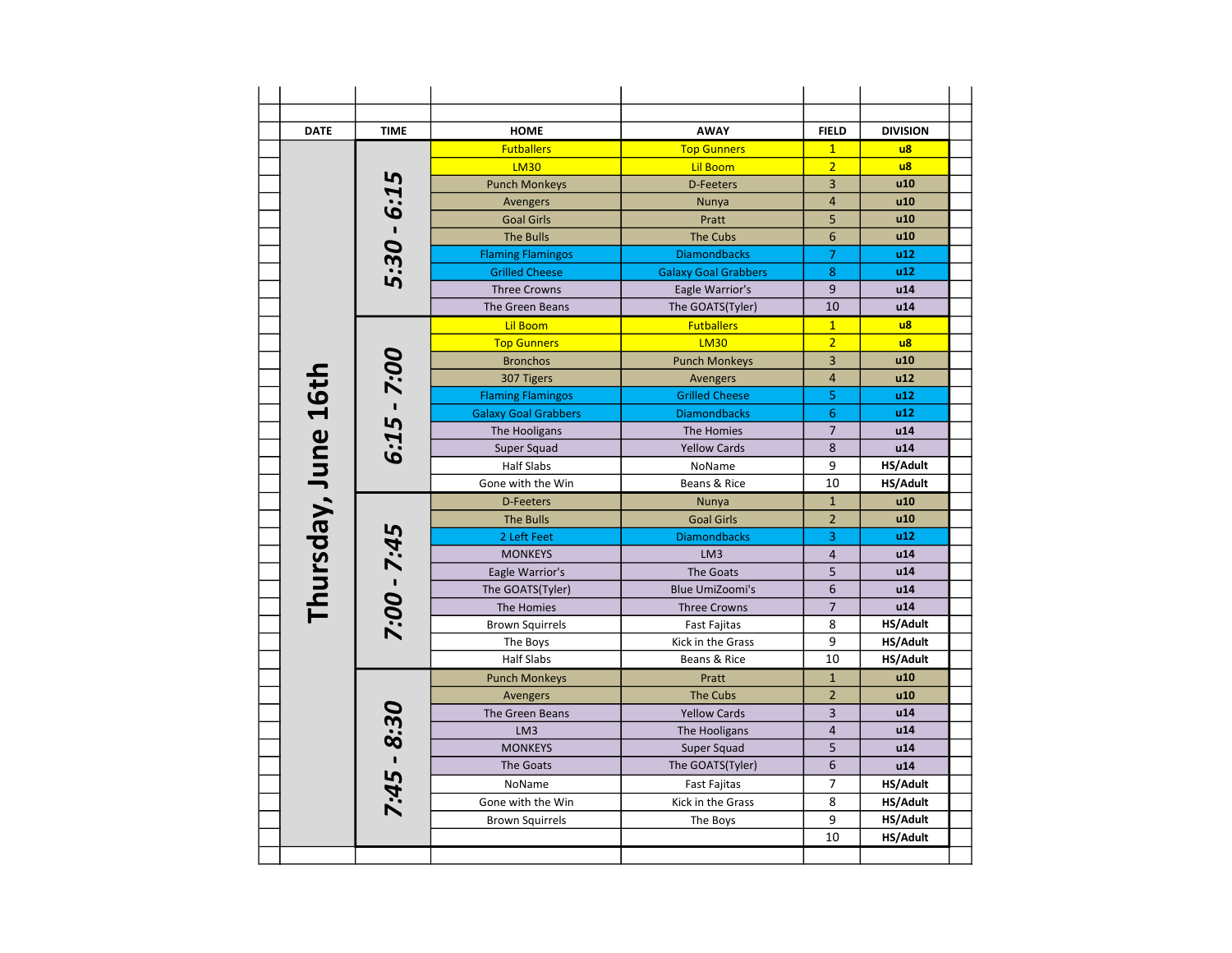| <b>DATE</b>   | <b>TIME</b> | <b>HOME</b>                 | <b>AWAY</b>                 | <b>FIELD</b>            | <b>DIVISION</b>        |  |
|---------------|-------------|-----------------------------|-----------------------------|-------------------------|------------------------|--|
|               |             | <b>Futballers</b>           | <b>LM30</b>                 | $\mathbf{1}$            | $\overline{u}$         |  |
|               |             | <b>Lil Boom</b>             | <b>Top Gunners</b>          | $\overline{2}$          | $\overline{u}$         |  |
|               | 5           | Nunya                       | <b>Bronchos</b>             | $\overline{3}$          | u10                    |  |
|               | <b>F:9</b>  | D-Feeters                   | 307 Tigers                  | $\overline{4}$          | u10                    |  |
|               |             | <b>Goal Girls</b>           | <b>Punch Monkeys</b>        | 5                       | u10                    |  |
|               |             | <b>Grilled Cheese</b>       | <b>Boom</b>                 | $\boldsymbol{6}$        | u12                    |  |
|               | 5:30        | 2 Left Feet                 | <b>Galaxy Goal Grabbers</b> | $\overline{7}$          | u12                    |  |
|               |             | Eagle Warrior's             | The Homies                  | 8                       | u14                    |  |
|               |             | <b>Blue UmiZoomi's</b>      | <b>Yellow Cards</b>         | 9                       | u14                    |  |
|               |             | Fast Fajitas                | <b>Half Slabs</b>           | 10                      | HS/Adult               |  |
|               |             | <b>Futballers</b>           | <b>Top Gunners</b>          | $\mathbf{1}$            | $\mathsf{u}\mathsf{8}$ |  |
|               |             | <b>LM30</b>                 | <b>Lil Boom</b>             | $\overline{2}$          | $\overline{u}$         |  |
|               | 7:00        | Avengers                    | <b>The Bulls</b>            | $\overline{3}$          | u10                    |  |
|               |             | Pratt                       | Nunya                       | $\overline{4}$          | u10                    |  |
|               |             | <b>Boom</b>                 | 2 Left Feet                 | $\sf 5$                 | u12                    |  |
| <b>21st</b>   |             | <b>Grilled Cheese</b>       | <b>Diamondbakcs</b>         | $6\phantom{1}6$         | u12                    |  |
|               | 6:15        | <b>Three Crowns</b>         | LM3                         | $\overline{7}$          | u14                    |  |
|               |             | The Green Beans             | <b>MONKEYS</b>              | $\bf 8$                 | u14                    |  |
|               |             | Kick in the Grass           | Beans & Rice                | 9                       | HS/Adult               |  |
| Tuesday, June |             | The Boys                    | NoName                      | 10                      | HS/Adult               |  |
|               |             | <b>The Cubs</b>             | <b>D-Feeters</b>            | $\mathbf{1}$            | u10                    |  |
|               |             | <b>Bronchos</b>             | 307 Tigers                  | $\mathbf 2$             | u10                    |  |
|               |             | <b>Diamondbacks</b>         | <b>Boom</b>                 | $\mathsf 3$             | u12                    |  |
|               | 7:45        | <b>Galaxy Goal Grabbers</b> | <b>Flaming Flamingos</b>    | $\overline{4}$          | u12                    |  |
|               |             | The Hooligans               | Super Squad                 | 5                       | u14                    |  |
|               |             | The Homies                  | The Goats                   | $\boldsymbol{6}$        | u14                    |  |
|               |             | <b>Yellow Cards</b>         | The GOATS(Tyler)            | $\overline{7}$          | u14                    |  |
|               | - 00:2      | <b>Brown Squirrels</b>      | Gone with the Win           | 8                       | HS/Adult               |  |
|               |             | <b>Half Slabs</b>           | Kick in the Grass           | 9                       | HS/Adult               |  |
|               |             | <b>Fast Fajitas</b>         | The Boys                    | $\overline{10}$         | HS/Adult               |  |
|               |             | <b>Goal Girls</b>           | Avengers                    | $\mathbf 1$             | u10                    |  |
|               |             | <b>Punch Monkeys</b>        | Nunya                       | $\overline{2}$          | u10                    |  |
|               | 30          | LM3                         | Eagle Warrior's             | $\overline{\mathbf{3}}$ | u14                    |  |
|               |             | <b>Blue UmiZoomi's</b>      | <b>MONKEYS</b>              | $\overline{4}$          | u14                    |  |
|               | 8           | Super Squad                 | <b>Three Crowns</b>         | 5                       | u14                    |  |
|               |             | The Hooligans               | The Green Beans             | $\boldsymbol{6}$        | u14                    |  |
|               | 7:45        | Beans & Rice                | <b>Brown Squirrels</b>      | $\overline{7}$          | HS/Adult               |  |
|               |             | NoName                      | Gone with the Win           | 8                       | HS/Adult               |  |
|               |             | The Boys                    | <b>Half Slabs</b>           | 9                       | HS/Adult               |  |
|               |             |                             |                             | 10                      | HS/Adult               |  |
|               |             |                             |                             |                         |                        |  |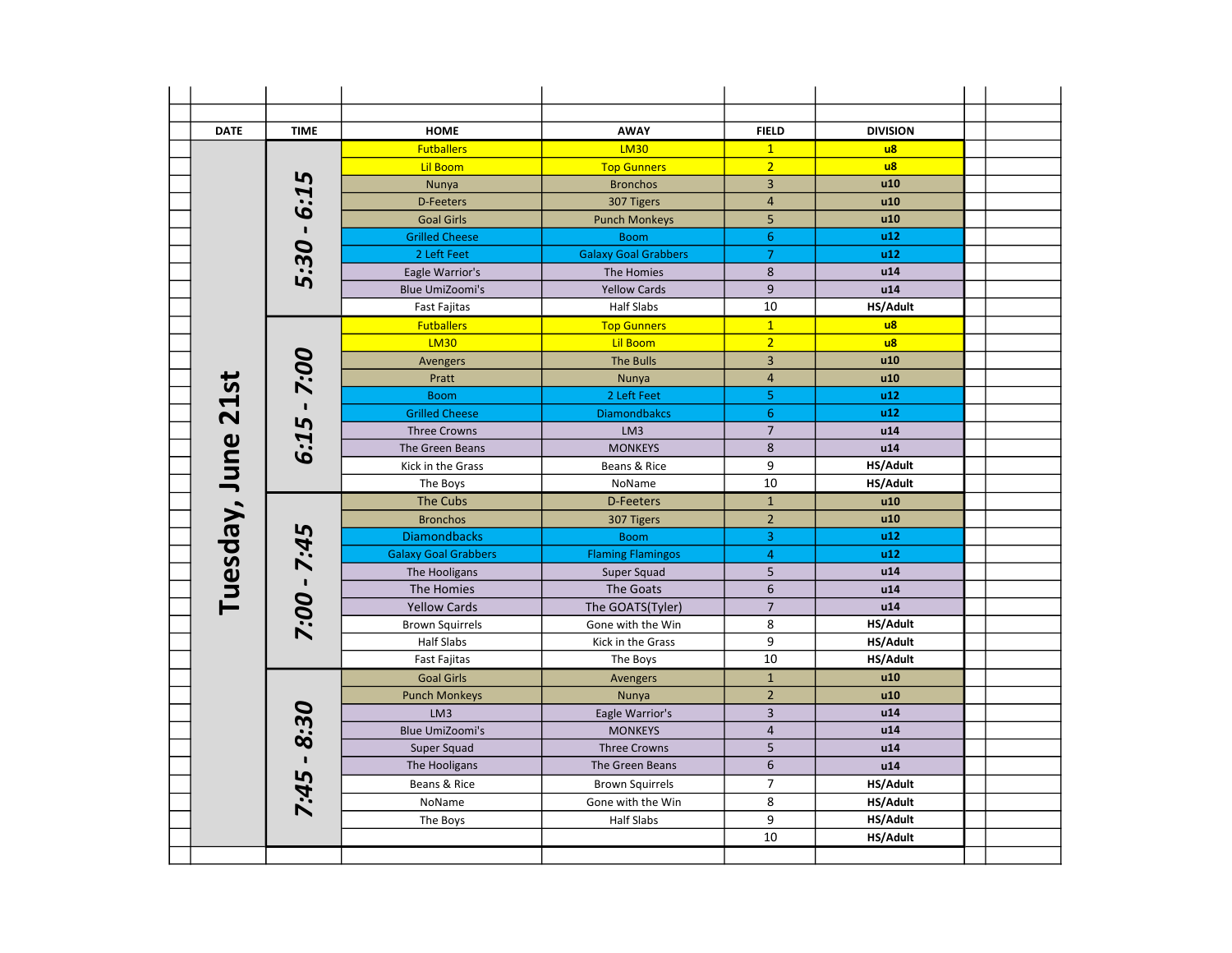|  | <b>DATE</b>         | <b>TIME</b>   | <b>HOME</b>              | <b>AWAY</b>                 | <b>FIELD</b>   | <b>DIVISION</b> |
|--|---------------------|---------------|--------------------------|-----------------------------|----------------|-----------------|
|  |                     |               | <b>Lil Boom</b>          | <b>Futballers</b>           | $\overline{1}$ | u8              |
|  |                     |               | <b>Top Gunners</b>       | <b>LM30</b>                 | $\overline{2}$ | $\overline{u}$  |
|  |                     |               | <b>The Bulls</b>         | <b>D-Feeters</b>            | 3              | u10             |
|  |                     | 5:30 - 6:15   | Pratt                    | 307 Tigers                  | $\overline{4}$ | u10             |
|  |                     |               | <b>The Cubs</b>          | <b>Bronchos</b>             | 5              | u10             |
|  |                     |               | Nunya                    | <b>Goal Girls</b>           | 6              | u10             |
|  |                     |               | <b>Grilled Cheese</b>    | <b>Boom</b>                 | $\overline{7}$ | u12             |
|  |                     |               | <b>Flaming Flamingos</b> | <b>Diamondbakcs</b>         | 8              | u12             |
|  |                     |               | The Goats                | <b>Yellow Cards</b>         | 9              | u14             |
|  |                     |               | The Homies               | LM3                         | 10             | u14             |
|  |                     |               | <b>Futballers</b>        | <b>LM30</b>                 | $\overline{1}$ | $\overline{u}$  |
|  |                     |               | <b>Lil Boom</b>          | <b>Top Gunners</b>          | $\overline{2}$ | $\overline{u}$  |
|  |                     |               | <b>D-Feeters</b>         | Avengers                    | 3              | u10             |
|  |                     | $6:15 - 7:00$ | 307 Tigers               | <b>Punch Monkeys</b>        | $\overline{4}$ | u10             |
|  |                     |               | <b>Boom</b>              | 2 Left Feet                 | 5              | u12             |
|  |                     |               | <b>Grilled Cheese</b>    | <b>Galaxy Goal Grabbers</b> | 6              | u12             |
|  |                     |               | The GOATS(Tyler)         | <b>MONKEYS</b>              | $\overline{7}$ | u14             |
|  |                     |               | Eagle Warrior's          | Super Squad                 | 8              | u14             |
|  |                     |               | Kick in the Grass        | <b>Brown Squirrels</b>      | 9              | HS/Adult        |
|  | Thursday, June 23rd |               | Gone with the Win        | <b>Fast Fajitas</b>         | 10             | HS/Adult        |
|  |                     |               | <b>Bronchos</b>          | <b>The Bulls</b>            | $\mathbf{1}$   | u10             |
|  |                     |               | The Cubs                 | Pratt                       | $\overline{2}$ | u10             |
|  |                     |               | <b>Diamondbacks</b>      | <b>Boom</b>                 | 3              | u12             |
|  |                     |               | <b>Blue UmiZoomi's</b>   | The Hooligans               | $\overline{4}$ | u14             |
|  |                     | 7:00 - 7:45   | <b>Three Crowns</b>      | The Green Beans             | 5              | u14             |
|  |                     |               | The Goats                | LM3                         | 6              | u14             |
|  |                     |               | <b>Yellow Cards</b>      | <b>MONKEYS</b>              | $\overline{7}$ | u14             |
|  |                     |               | Beans & Rice             | NoName                      | 8              | HS/Adult        |
|  |                     |               | <b>Half Slabs</b>        | <b>Brown Squirrels</b>      | 9              | HS/Adult        |
|  |                     |               | The Boys                 | Gone with the Win           | 10             | HS/Adult        |
|  |                     |               | <b>Goal Girls</b>        | <b>D-Feeters</b>            | $\mathbf{1}$   | u10             |
|  |                     |               | Nunya                    | 307 Tigers                  | $\overline{2}$ | u10             |
|  |                     |               | The Homies               | Super Squad                 | 3              | u14             |
|  |                     |               | The GOATS(Tyler)         | The Hooligans               | $\overline{4}$ | u14             |
|  |                     | $7:45 - 8:30$ | Eagle Warrior's          | The Green Beans             | 5              | u14             |
|  |                     |               | <b>Blue UmiZoomi's</b>   | <b>Three Crowns</b>         | 6              | u14             |
|  |                     |               | Kick in the Grass        | NoName                      | 7              | HS/Adult        |
|  |                     |               | <b>Fast Fajitas</b>      | Beans & Rice                | 8              | HS/Adult        |
|  |                     |               | Gone with the Win        | <b>Half Slabs</b>           | 9              | HS/Adult        |
|  |                     |               |                          |                             | 10             | HS/Adult        |
|  |                     |               |                          |                             |                |                 |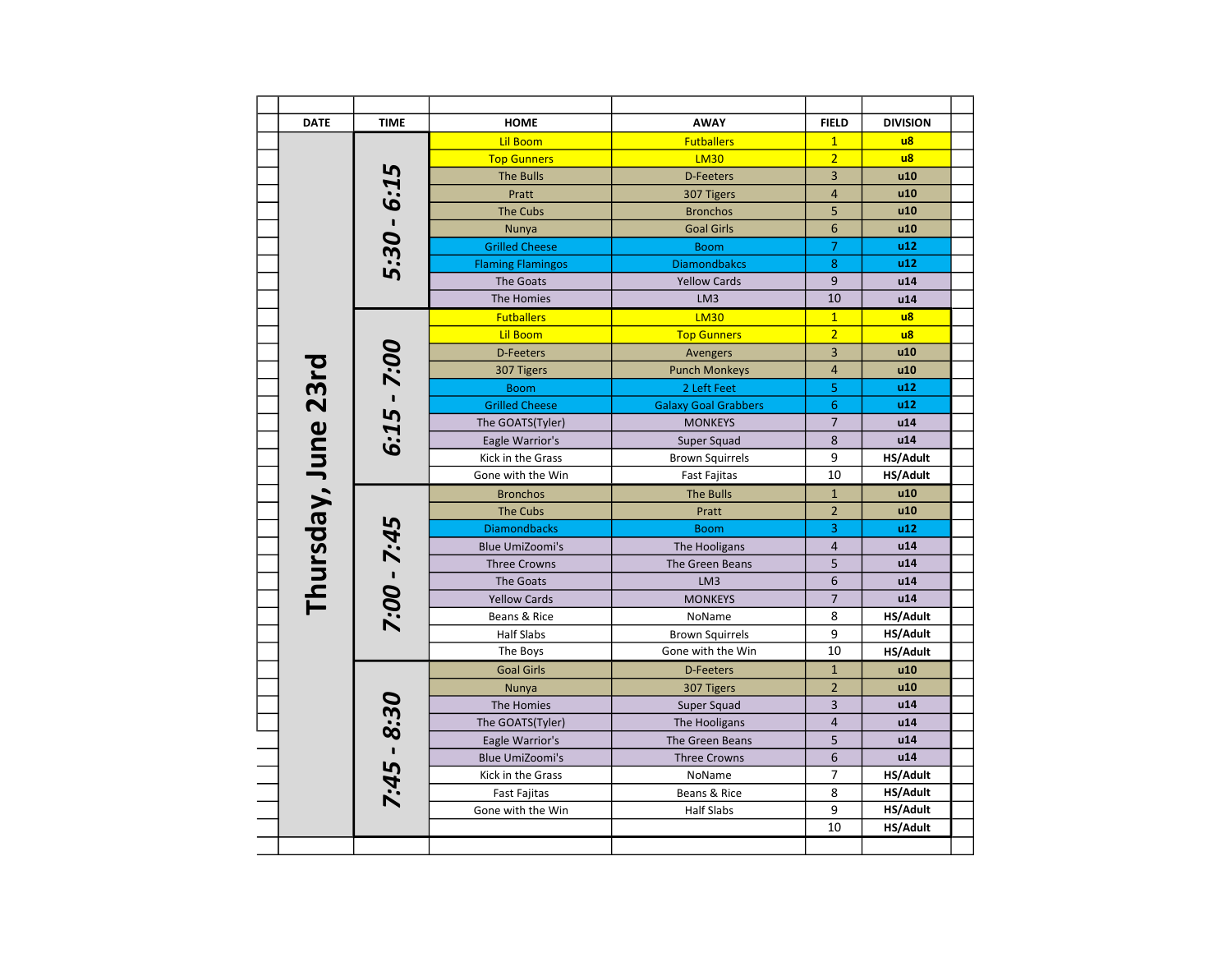| <b>DATE</b>        | <b>TIME</b>   | <b>HOME</b>                 | <b>AWAY</b>                 | <b>FIELD</b>   | <b>DIVISION</b> |
|--------------------|---------------|-----------------------------|-----------------------------|----------------|-----------------|
|                    |               | <b>Futballers</b>           | <b>Top Gunners</b>          | $\mathbf{1}$   | $\overline{u}$  |
|                    |               | <b>LM30</b>                 | <b>Lil Boom</b>             | $\overline{2}$ | $\overline{u}$  |
|                    |               | Avengers                    | <b>Bronchos</b>             | 3              | u10             |
|                    |               | <b>Punch Monkeys</b>        | <b>The Cubs</b>             | $\overline{4}$ | u10             |
|                    |               | <b>The Bulls</b>            | Pratt                       | 5              | u10             |
|                    | $5:30 - 6:15$ | <b>Flaming Flamingos</b>    | <b>Grilled Cheese</b>       | 6              | u12             |
|                    |               | 2 Left Feet                 | <b>Galaxy Goal Brabbers</b> | $\overline{7}$ | u12             |
|                    |               | <b>MONKEYS</b>              | The Goats                   | 8              | u14             |
|                    |               | Super Squad                 | LM3                         | 9              | u14             |
|                    |               | The Hooligans               | <b>Yellow Cards</b>         | 10             | u14             |
|                    |               | <b>Lil Boom</b>             | <b>Futballers</b>           | $\overline{1}$ | $\overline{u}$  |
|                    |               | <b>Top Gunners</b>          | <b>LM30</b>                 | $\overline{2}$ | $\overline{u}$  |
|                    |               | 307 Tigers                  | <b>Goal Girls</b>           | 3              | u10             |
|                    |               | <b>Bronchos</b>             | <b>D-Feeters</b>            | $\overline{4}$ | u10             |
|                    |               | <b>Grilled Cheese</b>       | <b>Diamondbakcs</b>         | 5              | u12             |
|                    | $6:15 - 7:00$ | <b>Galaxy Goal Grabbers</b> | <b>Boom</b>                 | 6              | u12             |
|                    |               | The Green Beans             | The Homies                  | $\overline{7}$ | u14             |
|                    |               | <b>Three Crowns</b>         | The GOATS(Tyler)            | $\,8\,$        | u14             |
|                    |               | NoName                      | <b>Brown Squirrels</b>      | 9              | HS/Adult        |
| Tuesday, June 28th |               | Beans & Rice                | The Boys                    | 10             | HS/Adult        |
|                    |               | <b>The Cubs</b>             | Nunya                       | $\mathbf 1$    | u10             |
|                    |               | Pratt                       | Avengers                    | $\overline{2}$ | u10             |
|                    |               | 2 Left Feet                 | <b>Flaming Flamingos</b>    | 3              | u12             |
|                    |               | <b>Diamondbacks</b>         | <b>Galaxy Goal Brabbers</b> | 4              | u12             |
|                    |               | <b>Blue UmiZoomi's</b>      | Eagle Warrior's             | 5              | u14             |
|                    |               | The Goats                   | Super Squad                 | 6              | u14             |
|                    |               | <b>MONKEYS</b>              | The Hooligans               | $\overline{7}$ | u14             |
|                    | 7:00 - 7:45   | <b>Yellow Cards</b>         | <b>Three Crowns</b>         | 8              | u14             |
|                    |               | <b>Fast Fajitas</b>         | Kick in the Grass           | 9              | HS/Adult        |
|                    |               | <b>Half Slabs</b>           | NoName                      | 10             | HS/Adult        |
|                    |               | <b>The Bulls</b>            | <b>Punch Monkeys</b>        | $\mathbf{1}$   | u10             |
|                    |               | <b>Goal Girls</b>           | <b>Bronchos</b>             | $\overline{2}$ | u10             |
|                    |               | The Homies                  | <b>Blue UmiZoomi's</b>      | 3              | u14             |
|                    |               | The GOATS(Tyler)            | Eagle Warrior's             | $\overline{4}$ | u14             |
|                    | $7:45 - 8:30$ | The Hooligans               | The Goats                   | 5              | u14             |
|                    |               | The Green Beans             | Super Squad                 | 6              | u14             |
|                    |               | Gone with the Win           | Beans & Rice                | 7              | HS/Adult        |
|                    |               | <b>Brown Squirrels</b>      | <b>Fast Fajitas</b>         | 8              | HS/Adult        |
|                    |               | The Boys                    | Kick in the Grass           | 9              | HS/Adult        |
|                    |               |                             |                             | 10             | HS/Adult        |
|                    |               |                             |                             |                |                 |